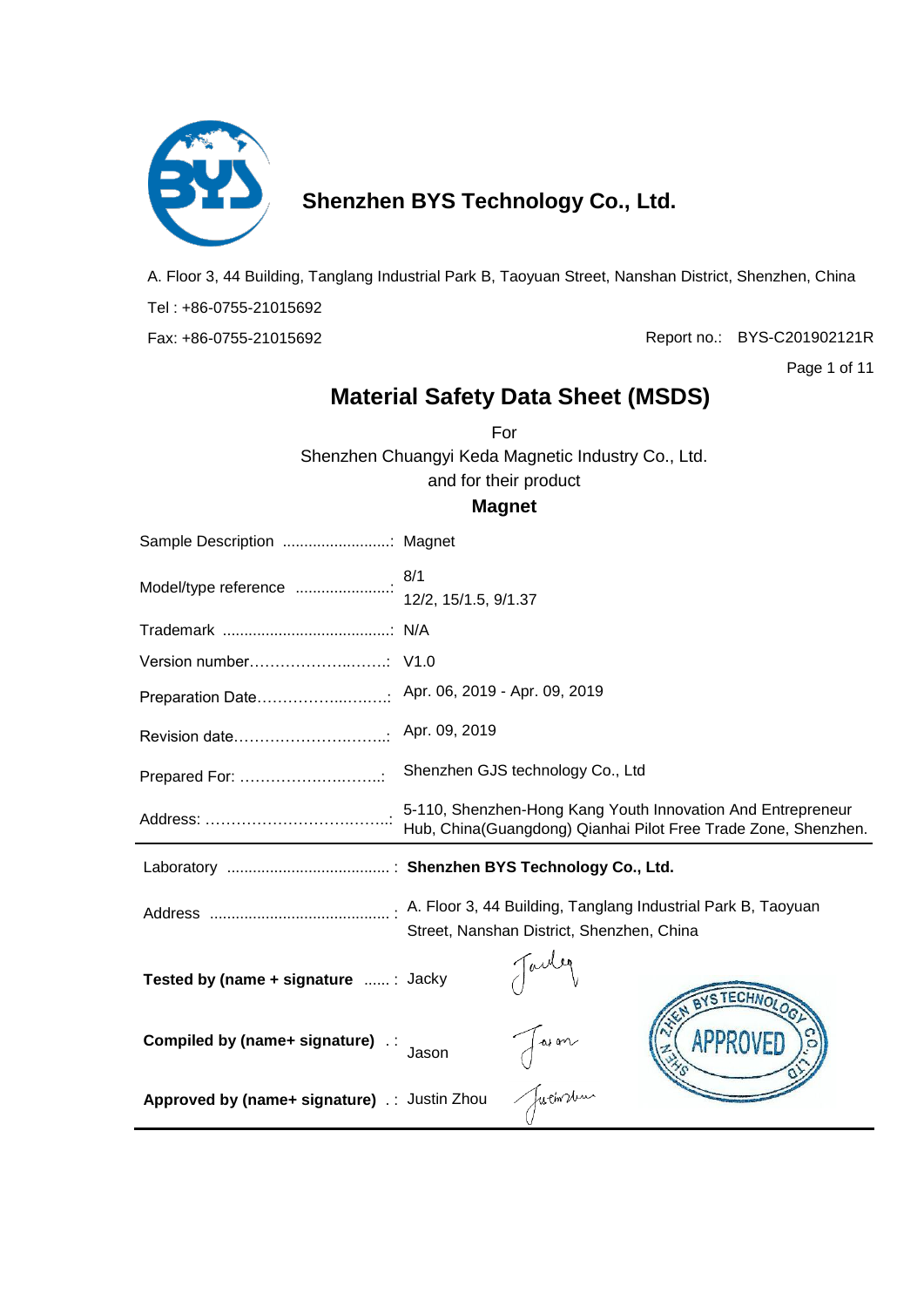

## **1. Chemical Product and Company Identification**

#### **Product Identifier**

 Product name: Magnet Model: 8/1

#### **Other means of identification**

Synonyms:none

#### **Recommended use of the chemical and restrictions on use**

Recommended Use:Used in portable electronic equipments; Uses advidsed against:

a) Do not dismantle, open or shred secondary cells or batteries.

b) Do not expose cells or batteries to heat or fire. Avoid storage in direct sunlight.

c) Do not short-circuit a cell or a battery. Do not store cells or batteries haphazardly in a box or drawer where they may short-circuit each other or be short-circuited by other metal objects.

d) Do not remove a cell or battery from its original packaging until required for use.

e) Do not subject cells or batteries to mechanical shock.

f) In the event of a cell leaking, do not allow the liquid to come in contact with the skin or eyes. If contact has been made, wash the affected area with copious amounts of water and seek medical advice.

g) Do not use any charger other than that specifically provided for use with the equipment.

h) Observe the plus (+) and minus (–) marks on the cell, battery and equipment and ensure correct use.

i) Do not use any cell or battery which is not designed for use with the equipment.

j) Do not mix cells of different manufacture, capacity, size or type within a device.

k) Battery usage by children should be supervised.

l) Seek medical advice immediately if a cell or a battery has been swallowed.

m) Always purchase the battery recommended by the device manufacturer for the equipment.

n) Keep cells and batteries clean and dry.

o) Wipe the cell or battery terminals with a clean dry cloth if they become dirty.

p) Secondary cells and batteries need to be charged before use. Always use the correct charger and refer

to the manufacturer's instructions or equipment manual for proper charging instructions.

q) Do not leave a battery on prolonged charge when not in use.

r) After extended periods of storage, it may be necessary to charge and discharge the cells or batteries several times to obtain maximum performance.

s) Retain the original product literature for future reference.

t) Use only the cell or battery in the application for which it was intended.

u) When possible, remove the battery from the equipment when not in use.

v) Dispose of properly.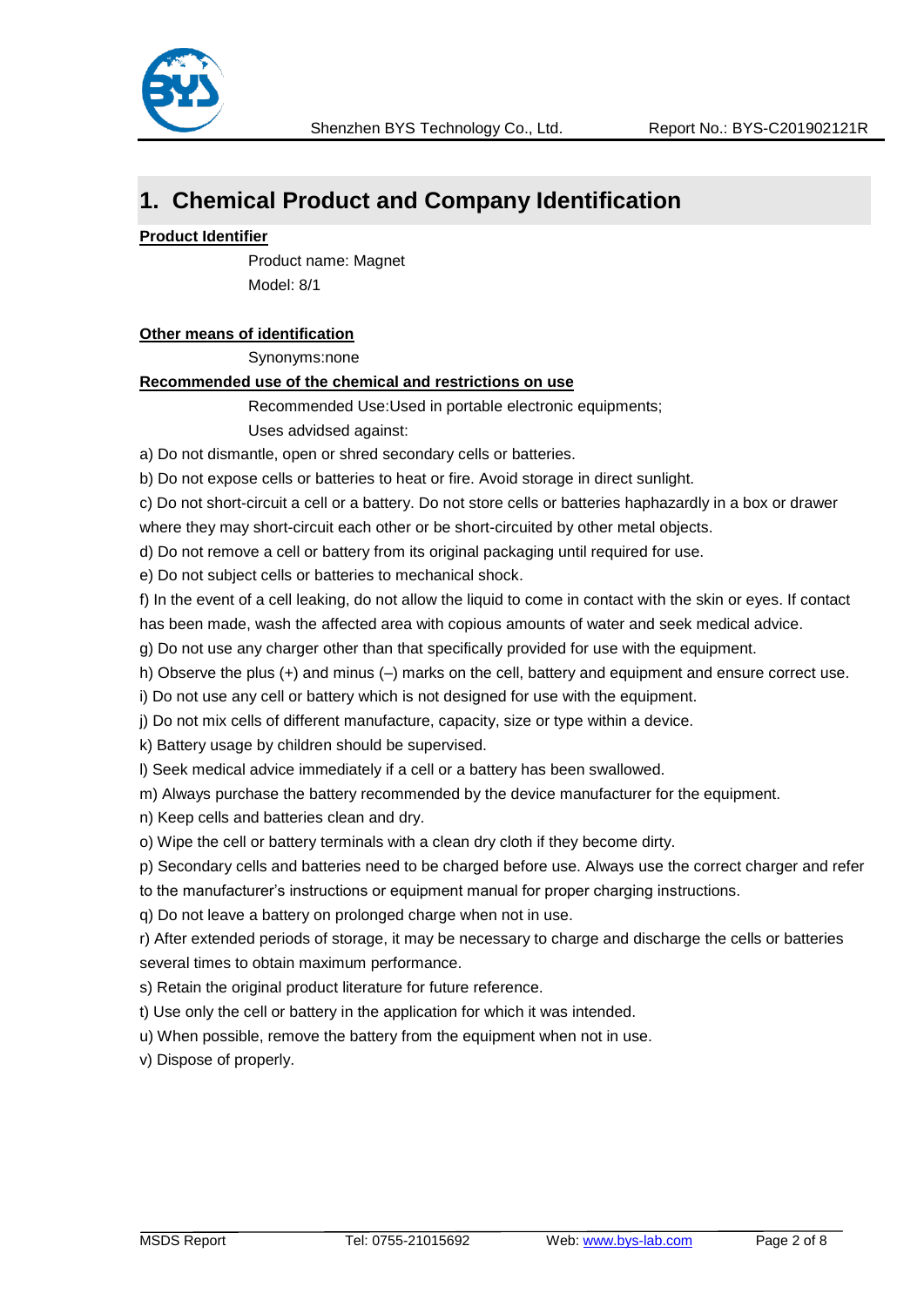

### **Details of the supplier of the safety data sheet:**

Supplier Name: Shenzhen GJS technology Co., Ltd

Address: 5-110, Shenzhen-Hong Kang Youth Innovation And Entrepreneur Hub, China (Guangdong)

Qianhai Pilot Free Trade Zone, Shenzhen

Telephone number of the supplier: +86-755-36823254

Emergency Telephone No. (24h): +86-755-36823254

Fax: +86-755-36823254

Postcode: 518000

E-mail address: Wjh2009hi@163.com

## **2. Composition Information**

| <b>Chemical Composition</b>        | CAS No.    | Weight (%)                                                                                                     | <b>Trade Secret</b> |
|------------------------------------|------------|----------------------------------------------------------------------------------------------------------------|---------------------|
| Metal                              | 21324-40-3 | $70 - 80$                                                                                                      | $\star$             |
| Copper                             | 7440-50-8  | $7 - 13$                                                                                                       | $\star$             |
| <b>Aluminium</b>                   | 7429-90-5  | $5 - 10$                                                                                                       | $\star$             |
| <b>Nickel</b>                      | 7440-02-0  | $1 - 5$                                                                                                        | $\star$             |
| $\alpha$ and $\alpha$ and $\alpha$ |            | rende de la construcción de la construcción de la construcción de la construcción de la construcción de la con |                     |

The exact percentage (concentration) of composition has been withheld as a trade secret.

## **3. Hazards Identification**

| <b>Emergency overview:</b>             | N/A                                        |
|----------------------------------------|--------------------------------------------|
| <b>Classification according to GHS</b> | Not a dangerous substance according to GHS |
| Label elements:                        |                                            |
| Hazard pictogram(s)                    | No available                               |
| Signal word                            | No available                               |
| Hazard statement(s)                    | No available                               |
| Precautionary statement(s):            |                                            |
| Prevention                             | No available                               |
| Response                               | No available                               |
| Disposal                               | No available                               |
| <b>Environmental hazards:</b>          | No relevant information                    |
| <b>Important symptoms:</b>             | See section 11 for more information        |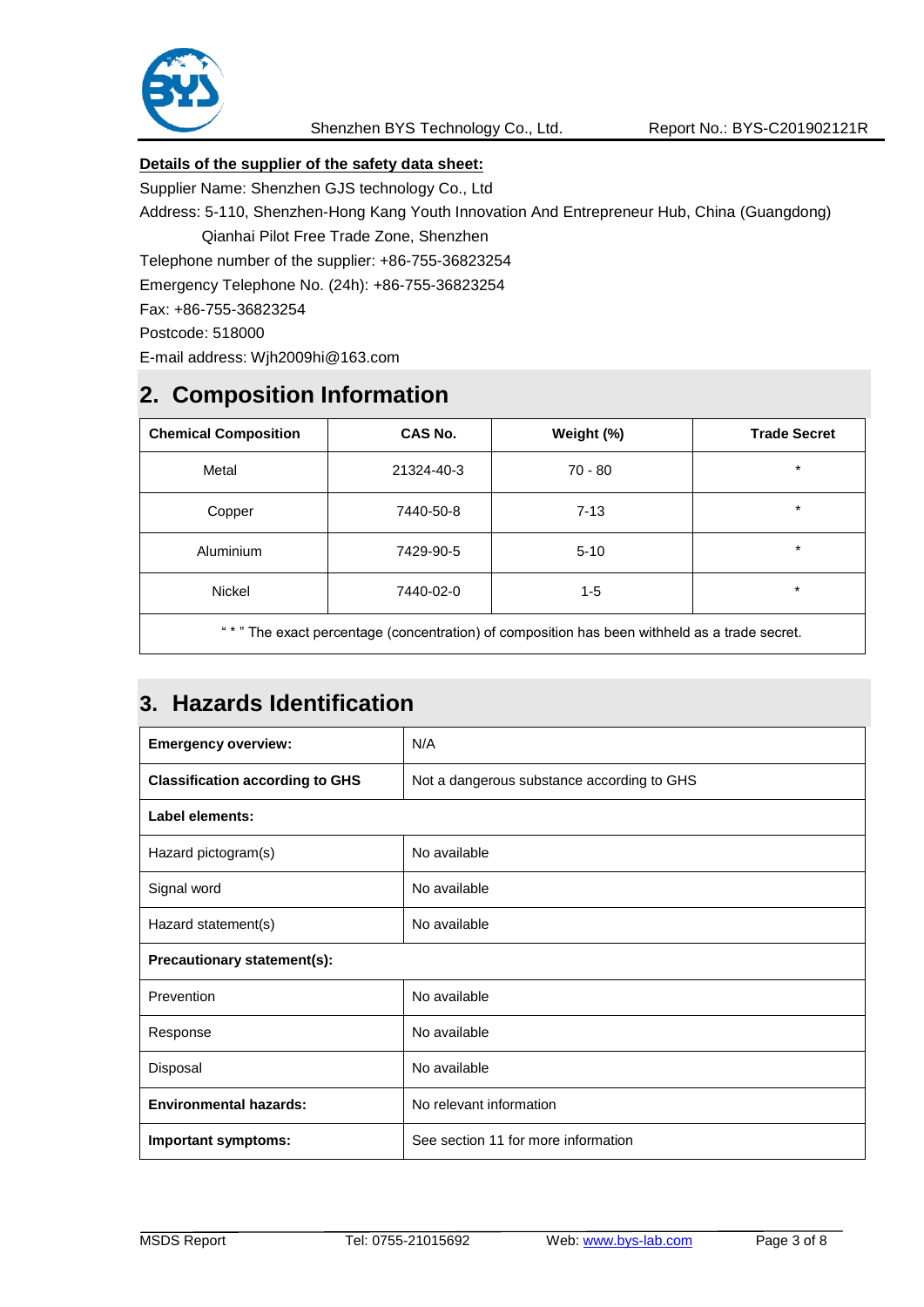

### **4. First Aid Measures**

| Eye contact         | Flush eyes with plenty of water for least 15 minutes, occasionally lifting the<br>upper and lower eyelids. Get medical aid. |
|---------------------|-----------------------------------------------------------------------------------------------------------------------------|
| <b>Skin contact</b> | Remove contaminated clothes and rinse skin with plenty of water or shower<br>for 15 minutes. Get medical aid.               |
| <b>Inhalation</b>   | Remove from exposure and move to fresh air immediately. Use oxygen if<br>available.                                         |
| <b>Ingestion</b>    | Give at least 2 glasses of milk or water. Induce vomiting unless patient is<br>unconscious. Call a physician.               |

### **5. Fire Fighting Measures**

| <b>Flash Point</b>                                  | N/A                                                                      |
|-----------------------------------------------------|--------------------------------------------------------------------------|
| <b>Auto-Ignition Temperature</b>                    | N/A                                                                      |
| <b>Extinguishing Media</b>                          | $H2O$ , $CO2$                                                            |
| <b>Special Fire-Fighting Procedures</b>             | Self-contained breathing apparatus                                       |
| <b>Unusual Fire and Explosion</b><br><b>Hazards</b> | Cell may vent when subjected to excessive heat-exposing battery contents |
| <b>Hazardous Combustion Products</b>                | Carbon monoxide, carbon dioxide, lithium oxide fumes.                    |

### **6. Accidental Release Measures**

#### **Personal precautions, protective equipment and emergency procedures:**

If the battery is released, remove personnel from area until fumes dissipate. Provide maximum ventilation to clear out hazardous gases. The preferred response is to leave the area and allow the vapors to dissipate. Avoid skin and eyes contact or inhalation of vapors. Remove spilled liquid with absorbent and incinerated. If leakage of the battery happens, liquid could be absorbed with sand, earth or other inert substance and contaminated area should be ventilated meantime.

#### **Environment precautions:**

Do not allow product to reach sewage system or any water source. Inform respective authorities in case of seepage into water course or sewage system. Do not allow to enter sewers/ surface or ground water.

#### **Methods and material for containment and cleaning up:**

If battery casing is dismantled, small amounts of electrolyte may leak. Collect all released material in a plastic lined container. Dispose off according to the local law and rules. Avoid leached substances to get into the earth, canalization or waters.

### **7. Handling and Storage**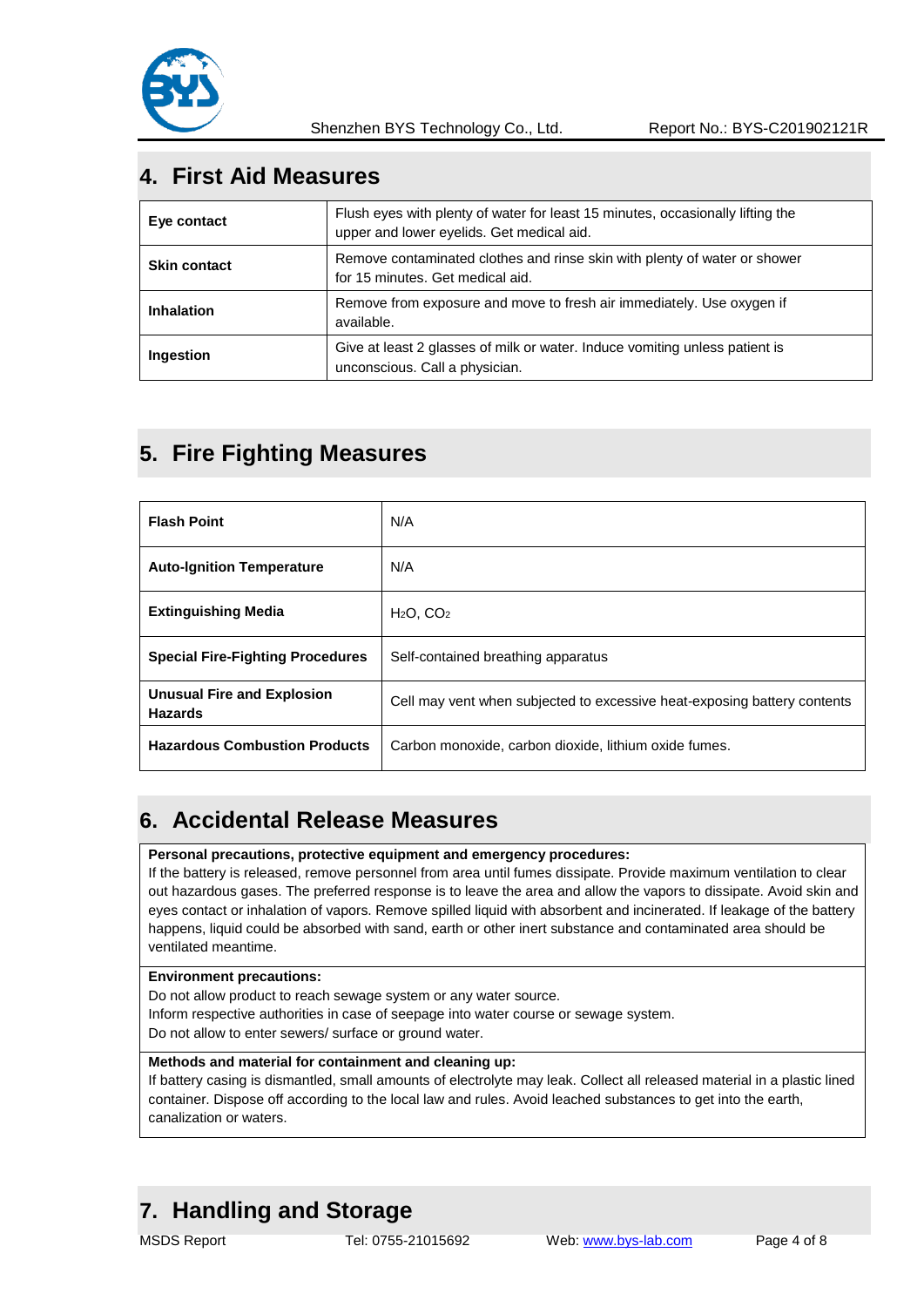

Shenzhen BYS Technology Co., Ltd. Report No.: BYS-C201902121R

| Handling                 | The battery should not be opened, destroyed or incinerate, since they may<br>leak or rupture and release to the environment the ingredients that they<br>contain in the hermetically sealed container.<br>Do not short circuit terminals, or over charge the battery, forced<br>over-discharge, throw to fire. |
|--------------------------|----------------------------------------------------------------------------------------------------------------------------------------------------------------------------------------------------------------------------------------------------------------------------------------------------------------|
|                          | Do not crush or puncture the battery, or immerse in liquids.                                                                                                                                                                                                                                                   |
| <b>Storage</b>           | Avoid mechanical or electrical abuse. Storage preferably in cool, dry and<br>ventilated area, which is subject to little temperature change. Storage at high<br>temperatures should be avoided.<br>Do not place the battery near heating equipment, nor expose to direct<br>sunlight for long periods.         |
| <b>Other Precautions</b> | The battery may explode or cause burns, if disassembled, crushed or<br>exposed to fire or high temperatures. Do not short or install with incorrect<br>polarity.                                                                                                                                               |

## **8. Exposure Controls/Personal Protection**

| <b>Engineering Controls</b>          | Use local exhaust ventilation or other engineering controls to control sources<br>of dust, mist, fumes and vapor.<br>Keep away from heat and open flame. Store in a cool, dry place.                                                                                                                                                                                                                                                 |
|--------------------------------------|--------------------------------------------------------------------------------------------------------------------------------------------------------------------------------------------------------------------------------------------------------------------------------------------------------------------------------------------------------------------------------------------------------------------------------------|
| <b>Personal Protective Equipment</b> | Respiratory Protection: Not necessary under normal conditions.<br>Skin and body Protection: Not necessary under normal conditions, Wear<br>suitable protective clothing and gloves if handling an open or leaking battery.<br>Hand protection: Wear suitable gloves if handling an open or leaking battery.<br>Eye Protection: Not necessary under normal conditions, Wear safety glasses<br>if handling an open or leaking battery. |
| <b>Other Protective Equipment</b>    | Have a safety shower and eye wash fountain readily available in the<br>immediate work area.                                                                                                                                                                                                                                                                                                                                          |
| <b>Hygiene Measures</b>              | Do not eat, drink, or smoke in work area. Maintain good housekeeping.                                                                                                                                                                                                                                                                                                                                                                |

# **9. Physical and Chemical Properties**

| 10. Form                     | Solid        |
|------------------------------|--------------|
| Color                        | <b>Black</b> |
| Odour                        | No available |
| pH                           | No available |
| Melting point/freezing point | No available |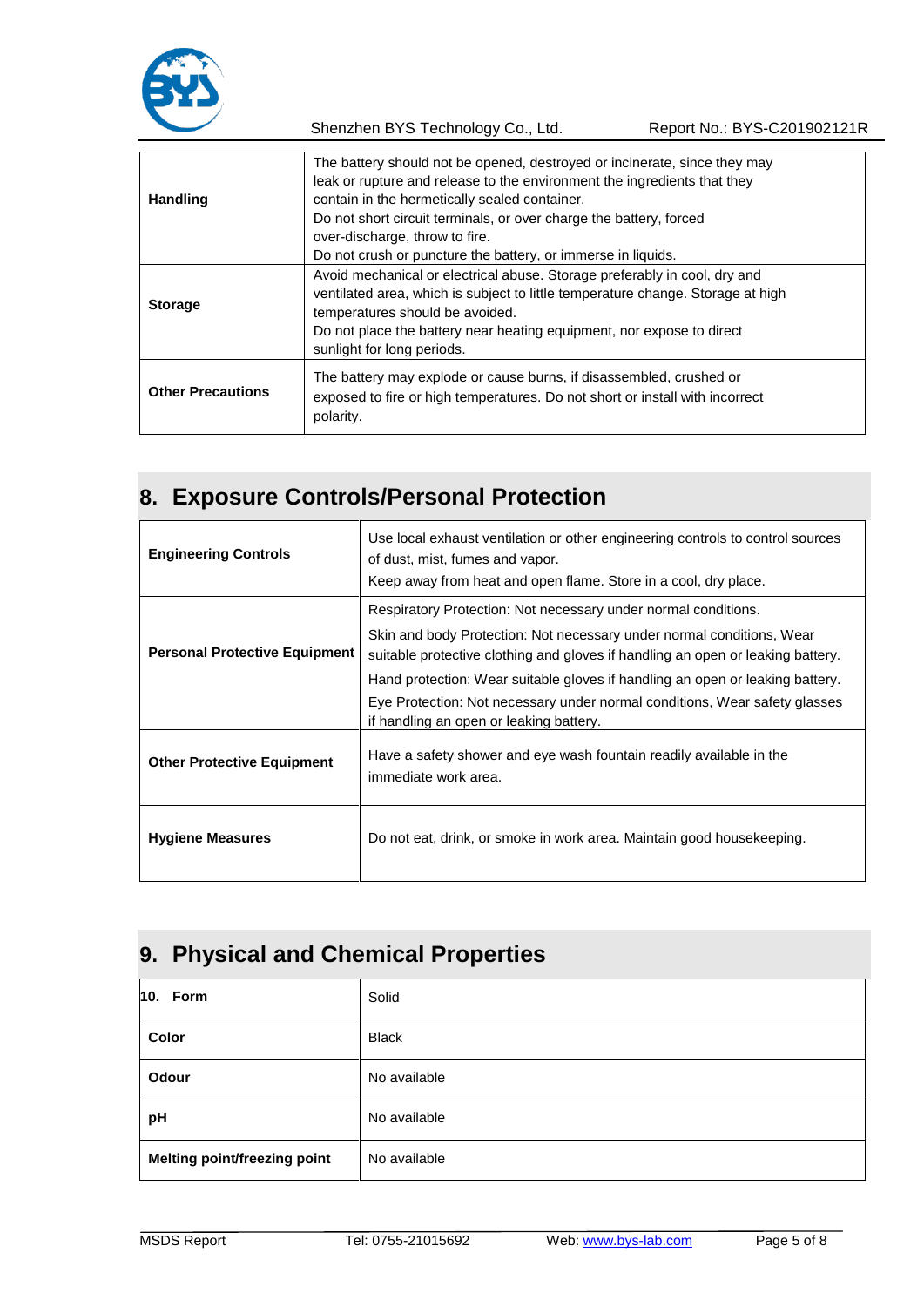

## **10. Stability and reactivity**

| <b>Stability</b>                                   | The product is stable under conditions described Section 7                                                                                        |
|----------------------------------------------------|---------------------------------------------------------------------------------------------------------------------------------------------------|
| <b>Conditions to Avoid</b>                         | Heat above 70°C or incinerate. Deform, Mutilate, Crush, Disassemble,<br>Overcharge, Short circuit, Expose over a long period to humid conditions. |
| Incompatible Materials                             | Oxidizing agents, acid, base.                                                                                                                     |
| <b>Hazardous Decomposition</b><br><b>Products</b>  | Carbon monoxide, carbon dioxide, lithium oxide fumes.                                                                                             |
| <b>Possibility of Hazardous</b><br><b>Reaction</b> | Not Available                                                                                                                                     |

## **11. Toxicological Information**

| <b>Irritation</b>                     | Risk of irritation occurs only if the cell is mechanically, thermally or<br>electrically abused to the point of compromising the enclosure. If this occurs,<br>irritation to the skin, eyes and respiratory tract may occur. |
|---------------------------------------|------------------------------------------------------------------------------------------------------------------------------------------------------------------------------------------------------------------------------|
| <b>Sensitization</b>                  | Not Available                                                                                                                                                                                                                |
| <b>Neurological Effects</b>           | Not Available                                                                                                                                                                                                                |
| <b>Teratogenicity</b>                 | Not Available                                                                                                                                                                                                                |
| <b>Reproductive Toxicity</b>          | Not Available                                                                                                                                                                                                                |
| <b>Mutagenicity (Genetic Effects)</b> | Not Available                                                                                                                                                                                                                |
| <b>Toxicologically Synergistic</b>    | Not Available                                                                                                                                                                                                                |
| <b>Materials</b>                      |                                                                                                                                                                                                                              |

## **12.Ecological Information**

| <b>Ecological Toxicity</b>           | Not Available |
|--------------------------------------|---------------|
| <b>Mobility in soil</b>              | Not Available |
| <b>Persistence and Degradability</b> | Not Available |
| <b>Bioaccumulation potential</b>     | Not Available |
| <b>Other Adverse Effects</b>         | Not Available |

## **13. Disposal Considerations**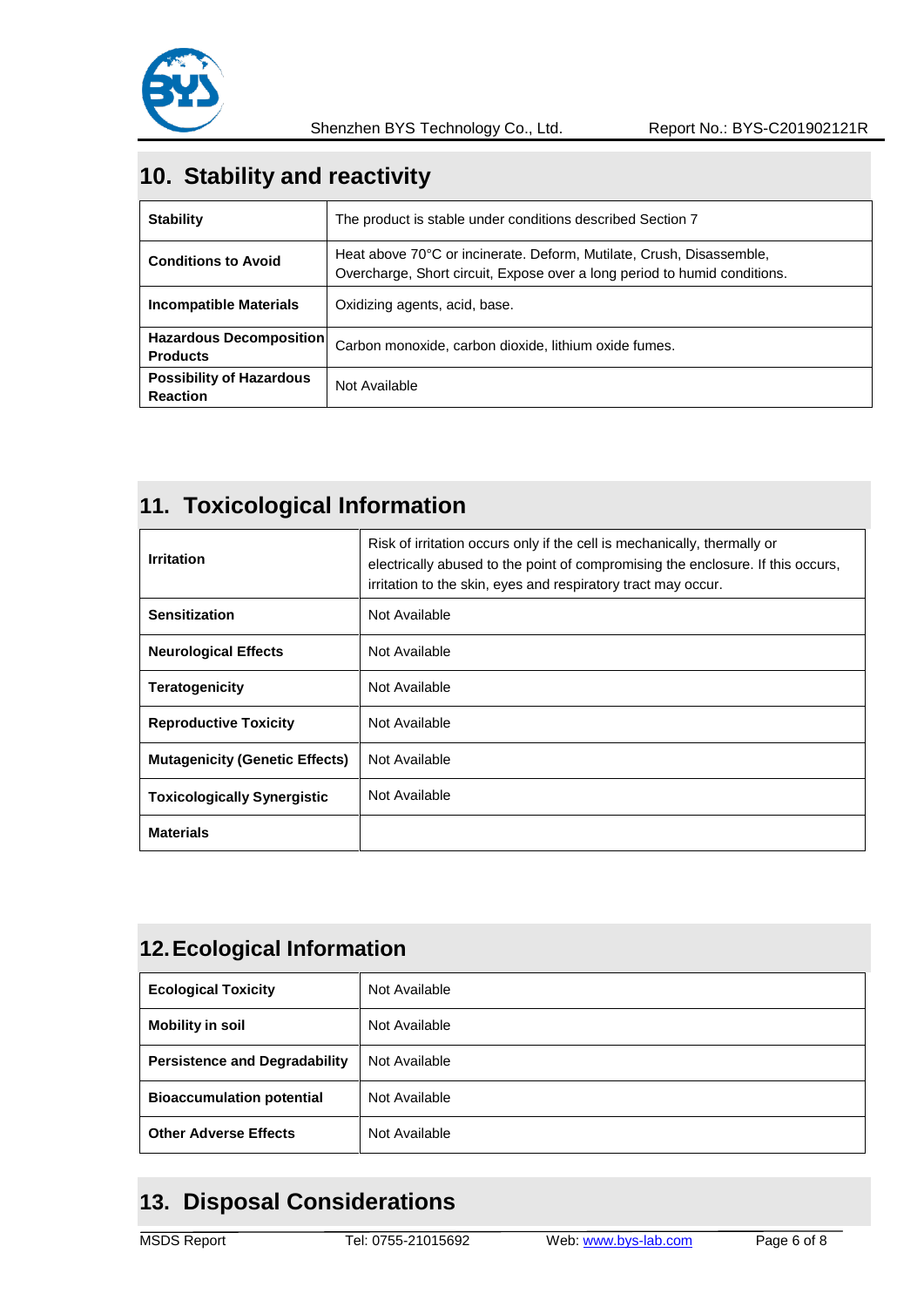

Shenzhen BYS Technology Co., Ltd. Report No.: BYS-C201902121R

| <b>Product disposal</b><br>recommendation | Observe local, state and federal laws and regulations.  |
|-------------------------------------------|---------------------------------------------------------|
| Uncleaned packaging<br>recommendation     | Disposal must be made according to official regulations |

## **14.Transport Information**

| Lithium Battery Label                                                                                                                                                                                                                                     |
|-----------------------------------------------------------------------------------------------------------------------------------------------------------------------------------------------------------------------------------------------------------|
| UN 3480 or UN 3481                                                                                                                                                                                                                                        |
| 9                                                                                                                                                                                                                                                         |
| --                                                                                                                                                                                                                                                        |
| No                                                                                                                                                                                                                                                        |
| Lithium ion Batteries (Including lithium ion polymer batteries)<br>Lithium ion Batteries packed with equipment (Including lithium ion polymer<br>batteries)<br>Lithium ion Batteries contained in equipments (Including lithium ion polymer<br>batteries) |
|                                                                                                                                                                                                                                                           |

#### **Transport information:**

Magnet (Sample Model: 8/1) is tested and has passed in accordance with UN manual of Tests and Criteria, Part III, subsection 38.3.

The goods shall be complied with the requirements of Section IB~II of Packing Instruction 965 or of Section II of Packing Instruction 966 967 of 60th DGR Manual of IATA or special provision 188 of IMDG CODE (Amdt. 38-16).

Separate Lithium-ion batteries when shipping to prevent short-circuiting. They should be packed in strong packaging for support during transport, ensure that the goods will not falling, dropping, and breakage, Prevent collapse of cargo piles and wet by rain.

**Transport Fashion**: By air, by sea, by railway, by road.